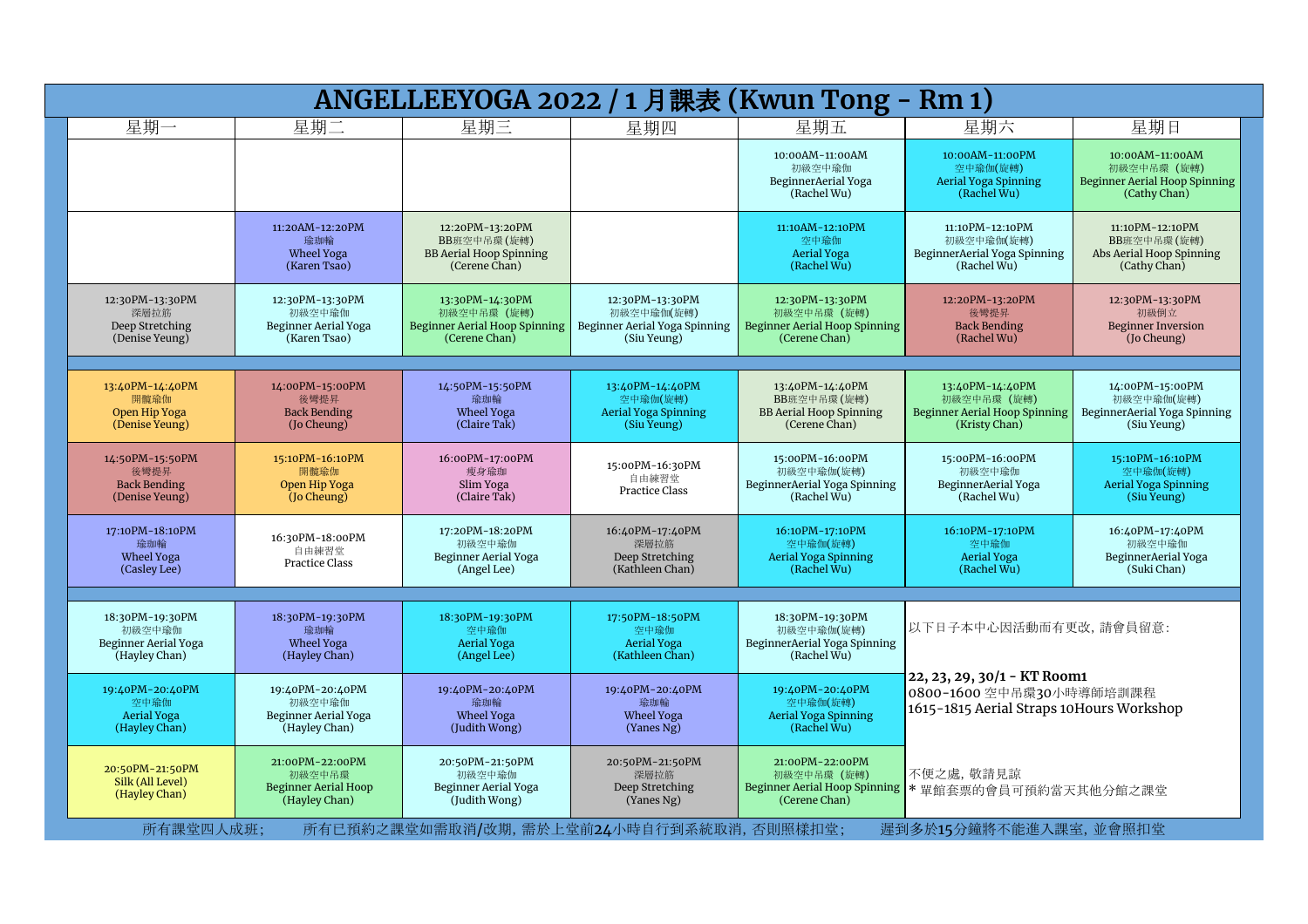| ANGELLEEYOGA 2022 / 1 月課表 (Kwun Tong - Rm 2)                     |                                                                     |                                                                   |                                                                   |                                                               |                                                                  |                                                                         |  |  |
|------------------------------------------------------------------|---------------------------------------------------------------------|-------------------------------------------------------------------|-------------------------------------------------------------------|---------------------------------------------------------------|------------------------------------------------------------------|-------------------------------------------------------------------------|--|--|
| 星期一                                                              | 星期二                                                                 | 星期三                                                               | 星期四                                                               | 星期五                                                           | 星期六                                                              | 星期日                                                                     |  |  |
| 12:00PM-13:00PM<br>初級空中瑜伽<br>Beginner Aerial Yoga<br>(June Ko)   | 12:00PM-13:00PM<br>高温瑜伽<br>Hot Yoga<br>(Ariel Tiu)                  | 11:30PM-12:30PM<br>瑜珈輪<br>Wheel Yoga<br>(Yanes Ng)                | 12:30PM-13:30PM<br>瑜珈輪<br>Wheel Yoga<br>(Cyan Chan)               | 11:40AM-12:40PM<br>深層拉筋<br>Deep Stretching<br>(Cyan Chan)     | 10:00AM-11:00AM<br>瘦身瑜珈<br>Slim Yoga<br>(Josephine Chan)         | 11:00AM-12:00AM<br>初級空中瑜伽<br>BeginnerAerial Yoga<br>(June Ko)           |  |  |
| 13:10PM-14:40PM<br>自由練習堂<br>Practice Class                       | 13:10PM-14:10PM<br>開髓瑜伽<br>Open Hip Yoga<br>(Ariel Tiu)             | 12:40PM-13:40PM<br>初級空中瑜伽<br>Beginner Aerial Yoga<br>(Yanes Ng)   | 13:40PM-14:40PM<br>瘦身瑜珈<br>Slim Yoga<br>(Cyan Chan)               | 13:00AM-14:00PM<br>香薰瑜伽<br><b>Aroma Yoga</b><br>(Ariel Tiu)   | 11:10AM-12:10PM<br>香董瑜伽<br><b>Aroma Yoga</b><br>(Josephine Chan) | 12:10PM-13:10PM<br>後彎提昇<br><b>Back Bending</b><br>(lune Ko)             |  |  |
| 14:50PM -15:50PM<br>瑜珈輪<br>Wheel Yoga<br>(Claire Tak)            | 14:30PM-15:30PM<br>深層拉筋<br>Deep Stretching<br>(Kathy Szeto)         | 13:50PM-15:20PM<br>自由練習堂<br><b>Practice Class</b>                 | 14:50PM-16:20PM<br>自由練習堂<br><b>Practice Class</b>                 | 14:10PM-15:10PM<br>後彎提昇<br><b>Back Bending</b><br>(Ariel Tiu) | 12:20PM-13:20PM<br>瑜珈輪<br>Wheel Yoga<br>(Josephine Chan)         | 13:30PM-14:30PM<br>瑜珈輪<br>Wheel Yoga<br>(Jo Cheung)                     |  |  |
| 16:10PM-17:10PM<br>初級空中瑜伽<br>Beginner Aerial Yoga<br>(Suki Chan) | 16:10PM-17:10PM<br>初級空中瑜伽<br>Beginner Aerial Yoga<br>(June Ko)      | 15:30PM-16:30PM<br>深層拉筋<br>Deep Stretching<br>(Kathleen Chan)     | 16:20PM-17:20PM<br>瑜珈輪<br>Wheel Yoga<br>(Chealun)                 | 15:20PM-16:50PM<br>自由練習堂<br><b>Practice Class</b>             | 13:40PM-14:40PM<br>初級空中瑜伽<br>Beginner Aerial Yoga<br>(Demi Fung) | 14:50PM-15:50PM<br>深層拉筋<br>Deep Stretching<br>(Kathy Szeto)             |  |  |
| 17:20PM-18:20PM<br>深層拉筋<br>Deep Stretching<br>(Suki Chan)        | 17:30PM-18:30PM<br>流瑜珈<br>Vinyasa Yoga<br>(Giselle Lock)            | 16:40PM-17:40PM<br>高温瑜伽<br><b>Hot Yoga</b><br>(Kathleen Chan)     | 17:30PM-18:30PM<br>深層拉筋<br>Deep Stretching<br>(Chealun)           | 17:00PM-18:00PM<br>開髕瑜伽<br>Open Hip Yoga<br>(Kathleen Chan)   | 15:00PM-16:00PM<br>高温瑜伽<br><b>Hot Yoga</b><br>(Miffy Wong)       | 16:10PM-17:10PM<br>初級空中瑜伽<br><b>Beginner Aerial Yoga</b><br>(Alice Law) |  |  |
|                                                                  |                                                                     |                                                                   |                                                                   |                                                               |                                                                  |                                                                         |  |  |
| 18:40PM-19:40PM<br>高温瑜伽<br><b>Hot Yoga</b><br>(Ariel Tiu)        | 18:50PM-19:50PM<br>初級空中瑜伽<br>Beginner Aerial Yoga<br>(Nicole Leung) | 18:40PM-19:40PM<br>初級空中瑜伽<br>Beginner Aerial Yoga<br>(Sandy Choi) | 18:50PM-19:50PM<br>初級空中瑜伽<br>Beginner Aerial Yoga<br>(Dorothy Lo) | 18:10PM-19:10PM<br>高温瑜伽<br><b>Hot Yoga</b><br>(Kathleen Chan) | 16:20PM-17:20PM<br>深層拉筋<br>Deep Stretching<br>(Denise Yeung)     | 17:20PM-18:20PM<br>空中瑜伽<br><b>Aerial Yoga</b><br>(Alice Law)            |  |  |
| 20:00PM-21:00PM<br>瑜珈輪<br>Wheel Yoga<br>(Ariel Tiu)              | 20:00PM-21:00PM<br>瑜珈輪<br>Wheel Yoga<br>(Nicole Leung)              | 19:50PM-20:50PM<br>香薰瑜伽<br><b>Aroma Yoga</b><br>(Sandy Choi)      | 20:00PM-21:00PM<br>高温瑜伽<br><b>Hot Yoga</b><br>(Dorothy Lo)        | 19:30PM-20:30PM<br>瑜珈輪<br>Wheel Yoga<br>(Hana Po)             |                                                                  |                                                                         |  |  |
| 所有課堂四人成班;                                                        |                                                                     |                                                                   | 所有已預約之課堂如需取消/改期,需於上堂前24小時自行到系統取消,否則照樣扣堂;                          |                                                               | 遲到多於15分鐘將不能進入課室,並會照扣堂                                            |                                                                         |  |  |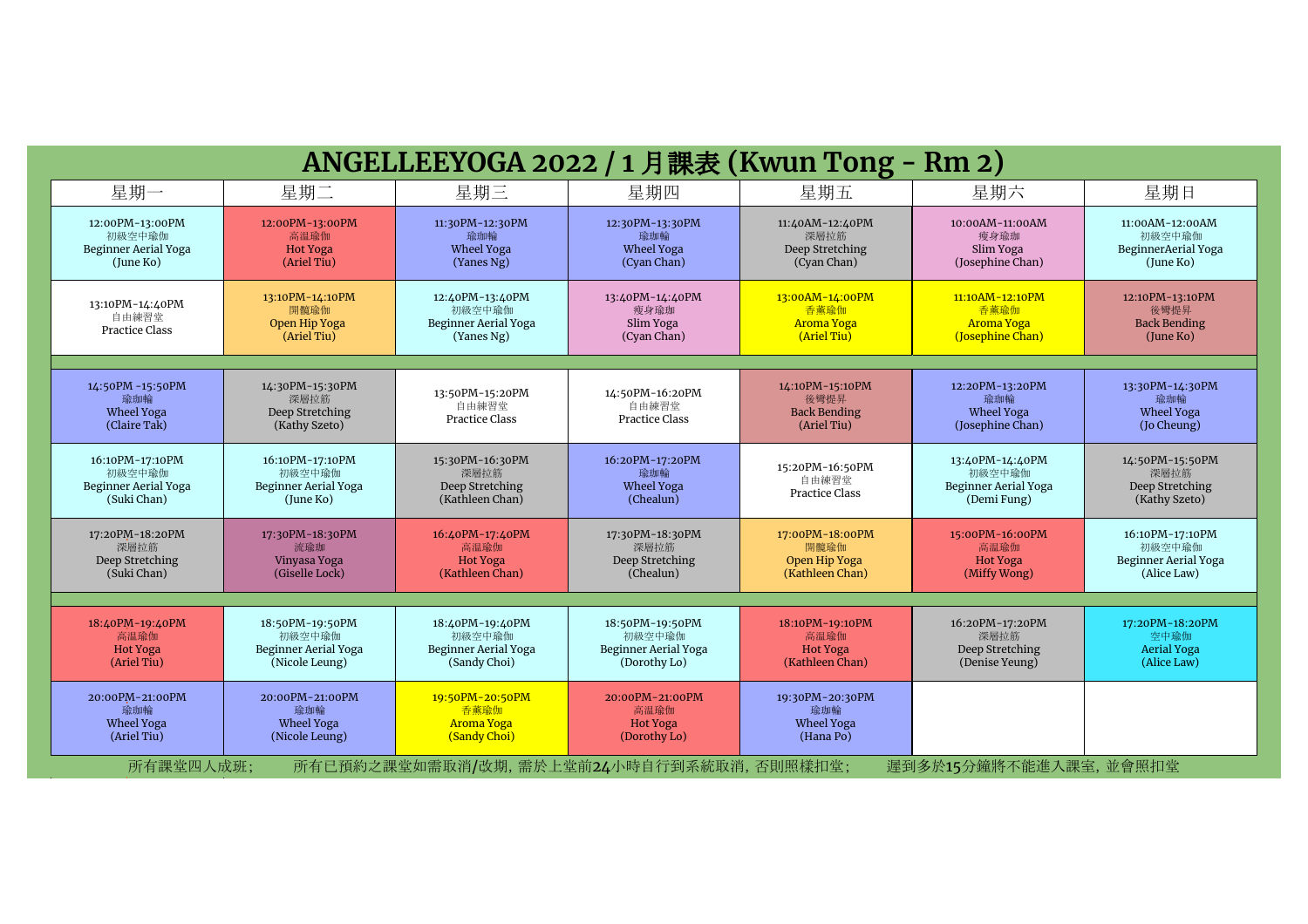| ANGELLEEYOGA 2022 / 1 月課表 (Lai Chi Kok)                                        |                                                                                       |                                                                                   |                                                                                |                                                                               |                                                                                       |                                                                                       |  |  |
|--------------------------------------------------------------------------------|---------------------------------------------------------------------------------------|-----------------------------------------------------------------------------------|--------------------------------------------------------------------------------|-------------------------------------------------------------------------------|---------------------------------------------------------------------------------------|---------------------------------------------------------------------------------------|--|--|
| 星期一                                                                            | 星期二                                                                                   | 星期三                                                                               | 星期四                                                                            | 星期五                                                                           | 星期六                                                                                   | 星期日                                                                                   |  |  |
| 10:00AM-11:00AM<br>初級空中瑜伽<br>Beginner Aerial Yoga<br>(Jacqueline Ho)           |                                                                                       |                                                                                   | 10:30AM-11:30PM<br>瑜珈輪<br>Wheel Yoga<br>(Rachel Wu)                            | 09:30AM-10:30AM<br>初級倒立<br><b>Beginner Inversion</b><br>(Kathy Yip)           | 10:00AM-11:00AM<br>Silk (Newbie)<br>(Vivian Yau)                                      | 10:00AM-11:00AM<br>瑜珈輪<br>Wheel Yoga<br>(Dorothy Lo)                                  |  |  |
| 11:10AM-12:10PM<br>瑜珈輪<br>Wheel Yoga<br>(Jacqueline Ho)                        | 11:00PM-12:00PM<br>流瑜珈<br>Vinyasa Yoga<br>(Angel Lee)                                 | 13:00PM-14:00PM<br>瑜珈輪<br><b>Wheel Yoga</b><br>(Josephine Chan)                   | 11:40AM-12:40PM<br>初級空中瑜伽<br>Beginner Aerial Yoga<br>(Rachel Wu)               | 10:40AM-11:40AM<br>後彎提昇<br><b>Back Bending</b><br>(Kathy Yip)                 | 11:30AM-12:30PM<br>初級空中吊環(旋轉)<br><b>Beginner Aerial Hoop Spinning</b><br>(Cathy Chan) | 11:10AM-12:10PM<br>初級空中瑜伽<br>Beginner Aerial Yoga<br>(Dorothy Lo)                     |  |  |
| 12:20PM-13:20PM<br>空中瑜伽<br><b>Aerial Yoga</b><br>(Jacqueline Ho)               | 12:10PM-13:10PM<br>初級空中瑜伽<br><b>Beginner Aerial Yoga</b><br>(Angel Lee)               | 14:10PM-15:10PM<br>香薰瑜伽<br><b>Aroma Yoga</b><br>(Josephine Chan)                  | 13:30PM-14:30PM<br>空中瑜伽<br><b>Aerial Yoga</b><br>(Rachel Wu)                   | 11:50AM-12:50PM<br>開髖瑜伽<br>Open Hip<br>(Kathy Yip)                            | 12:40PM-13:40PM<br>空中吊環(旋轉)<br><b>Aerial Hoop Spinning</b><br>(Cathy Chan)            | 12:30PM-13:30PM<br>深層拉筋<br>Deep Stretching<br>(Kathy Szeto)                           |  |  |
| 14:00PM-15:00PM<br>後彎提昇<br><b>Back Bending</b><br>(Natalie Wong)               | 13:30PM-14:30PM<br>初級空中吊環(旋轉)<br><b>Beginner Aerial Hoop Spinning</b><br>(Cathy Chan) | 15:40PM-16:40PM<br>初級倒立<br><b>Beginner Inversion</b><br>(Natalie Wong)            | 14:50PM-15:50PM<br>初級空中瑜伽 (旋轉)<br>Beginner Aerial Yoga Spinning<br>(Rachel Wu) | 13:20PM-14:20PM<br>初級空中瑜伽<br>Beginner Aerial Yoga<br>(Judith Wong)            | 14:00PM-15:00PM<br>初級空中瑜伽 (旋轉)<br>Beginner Aerial Yoga Spinning<br>(Siu Yeung)        | 13:40PM-14:40PM<br>空中瑜伽<br><b>Aerial Yoga</b><br>(Claudia Tsang)                      |  |  |
| 15:10PM-16:10PM<br>開髖瑜伽<br>Open Hip Yoga<br>(Natalie Wong)                     | 15:00 PM-16:30PM<br>自由練習堂<br>Practice Class                                           | 16:50PM-17:50PM<br>瑜珈輪<br>Wheel Yoga<br>(Natalie Wong)                            | 16:00PM-17:00PM<br>空中瑜伽 (旋轉)<br>Aerial Yoga Spinning<br>(Rachel Wu)            | 14:30PM-15:30PM<br>空中瑜伽<br><b>Aerial Yoga</b><br>(Judith Wong)                | 15:10PM-16:10PM<br>空中瑜伽 (旋轉)<br>Aerial Yoga Spinning<br>(Siu Yeung)                   | 15:00PM-16:00PM<br>初級空中吊環(旋轉)<br><b>Beginner Aerial Hoop Spinning</b><br>(Tiffany Ng) |  |  |
| 16:20PM-17:20PM<br>瑜珈輪<br>Wheel Yoga<br>(Natalie Wong)                         | 16:50PM-17:50PM<br>後彎提昇<br><b>Back Bending</b><br>(Jacqueline Ho)                     | 18:00PM-19:00PM<br>後彎提昇<br><b>Back Bending</b><br>(Natalie Wong)                  | 18:00PM-19:00PM<br>初級空中吊環(旋轉)<br>Beginner Aerial Hoop Spinning<br>(Miki Ng)    | 16:50PM-17:50PM<br>初級空中瑜伽 (旋轉)<br>Beginner Aerial Yoga Spinning<br>(Zoie Hui) | 16:50PM-17:50PM<br>深層拉筋<br>Deep Stretching<br>(Claire Tak)                            | 16:40PM-17:40PM<br>頌缽瑜珈<br>Singing bowl<br>(Elka Ho)                                  |  |  |
| 18:00PM-19:00PM<br>初級空中瑜伽<br>Beginner Aerial Yoga<br>(Angel Lee)               | 18:00PM-19:00PM<br>空中瑜伽<br>Aerial Yoga<br>(Jacqueline Ho)                             | 19:30PM-20:30PM<br>初級空中吊環(旋轉)<br>Beginner Aerial Hoop Spinning<br>(Cerene Chan)   | 19:20PM-20:20PM<br>後彎提昇<br><b>Back Bending</b><br>(Miki Ng)                    | 18:00PM-19:00PM<br>深層拉筋<br>Deep Stretching<br>(Vivian Yau)                    |                                                                                       |                                                                                       |  |  |
| 19:10PM-20:10PM<br>空中瑜伽<br>Aerial Yoga<br>(Angel Lee)                          | 19:20PM-20:20PM<br>瑜珈輪<br><b>Wheel Yoga</b><br>(Claire Tak)                           | 20:40PM-21:40PM<br>BB班空中吊環(旋轉)<br><b>BB Aerial Hoop Spinning</b><br>(Cerene Chan) | 20:30PM-21:30PM<br>初級空中瑜伽<br>Beginner Aerial Yoga<br>(Miki Ng)                 | 19:15PM-20:15PM<br>Silk (All Level)<br>(Vivian Yau)                           |                                                                                       |                                                                                       |  |  |
| 所有已預約之課堂如需取消/改期,需於上堂前24小時自行到系統取消,否則照樣扣堂;<br>遲到多於15分鐘將不能進入課室,並會照扣堂<br>所有課堂四人成班; |                                                                                       |                                                                                   |                                                                                |                                                                               |                                                                                       |                                                                                       |  |  |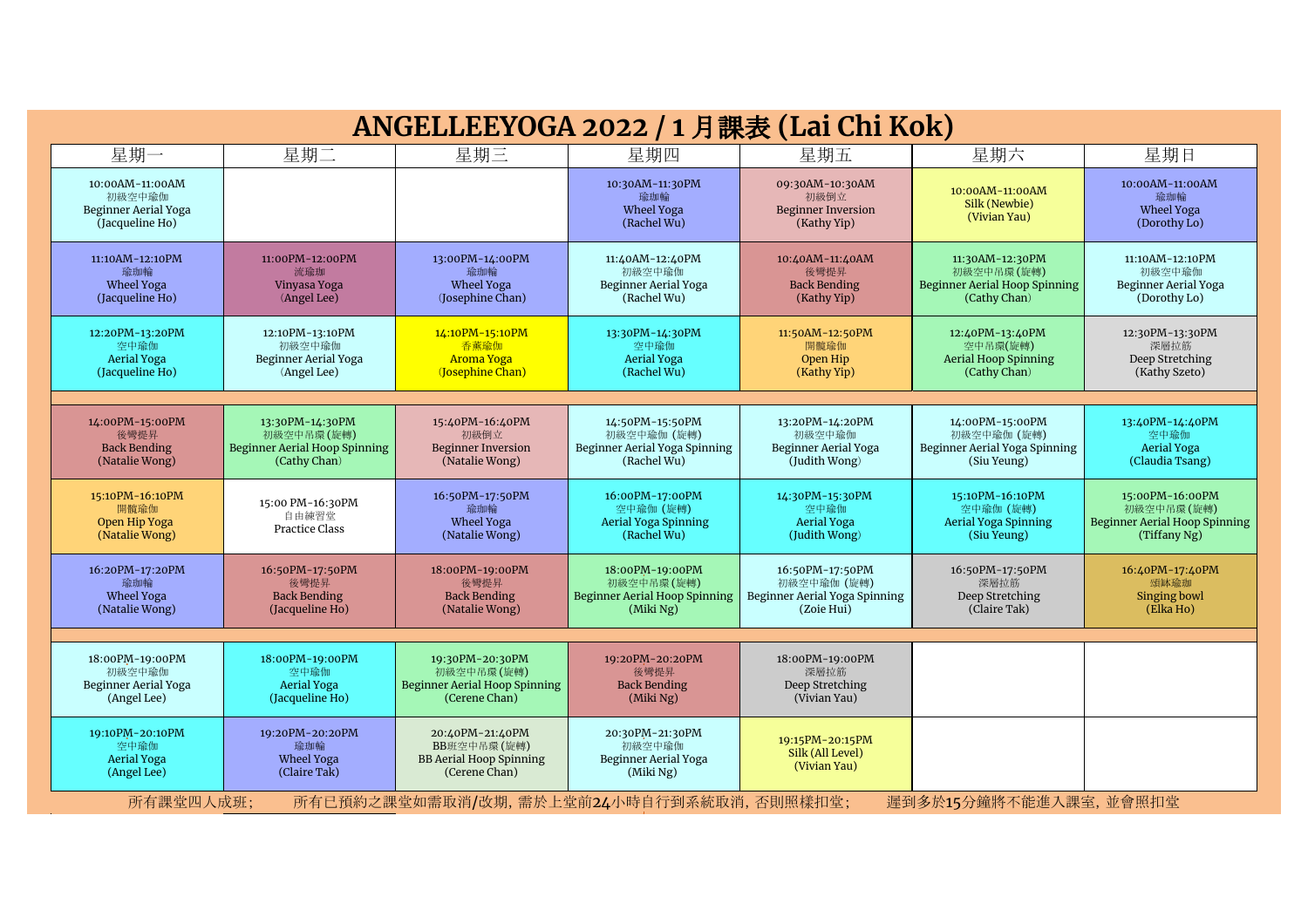| ANGELLEEYOGA 2022 / 1 月課表 (Mong Kok)                              |                                                                                   |                                                                        |                                                                    |                                                                  |                                                                   |                                                                                       |  |  |
|-------------------------------------------------------------------|-----------------------------------------------------------------------------------|------------------------------------------------------------------------|--------------------------------------------------------------------|------------------------------------------------------------------|-------------------------------------------------------------------|---------------------------------------------------------------------------------------|--|--|
| 星期一                                                               | 星期二                                                                               | 星期三                                                                    | 星期四                                                                | 星期五                                                              | 星期六                                                               | 星期日                                                                                   |  |  |
|                                                                   | 10:00PM-11:00PM<br>頌缽瑜珈<br>Singing bowl<br>(Josephine Chan)                       | 10:30AM-11:30PM<br>初級倒立<br><b>Beginner Inversion</b><br>(Natalie Wong) |                                                                    |                                                                  | 10:30AM-11:30PM<br>初級空中瑜伽<br>Beginner Aerial Yoga<br>(Sally Li)   | 10:30AM-11:30PM<br>初級空中瑜伽<br>Beginner Aerial Yoga<br>(Siu Yeung)                      |  |  |
| 11:20AM-12:20AM<br>高温瑜伽<br><b>Hot Yoga</b><br>(Josephine Chan)    | 11:10PM-12:10PM<br>深層拉筋<br>Deep Strecthing<br>(Josephine Chan)                    | 11:40AM-12:40PM<br>瑜珈輪<br>Wheel Yoga<br>(Natalie Wong)                 |                                                                    | 11:50AM-12:50PM<br>初級空中瑜伽<br>Beginner Aerial Yoga<br>(Yoyo Ngan) | 11:40AM-12:40PM<br>空中瑜伽<br><b>Aerial Yoga</b><br>(Sally Li)       | 11:40AM-12:40PM<br>空中瑜伽<br><b>Aerial Yoga</b><br>(Siu Yeung)                          |  |  |
| 12:30PM-13:30PM<br>瑜珈輪<br><b>Wheel Yoga</b><br>(Josephine Chan)   | 12:30AM-14:00PM<br>自由練習堂<br><b>Practice Class</b>                                 | 12:50PM-13:50PM<br>後彎提昇<br><b>Back Bending</b><br>(Natalie Wong)       | 12:30PM-13:30PM<br>初級空中瑜伽<br>Beginner Aerial Yoga<br>(Judith Wong) | 13:00PM-14:00PM<br>後彎提昇<br><b>Back Bending</b><br>(Yoyo Ngan)    | 13:10PM-14:10PM<br>瑜伽輪<br>Wheel Yoga<br>(Miki Ng)                 | 13:00PM-14:00PM<br>初級空中吊環(旋轉)<br><b>Beginner Aerial Hoop Spinning</b><br>(Tiffany Ng) |  |  |
| 14:20PM-15:20PM<br>初級空中瑜伽<br>Beginner Aerial Yoga<br>(Casley Lee) | 14:20PM-15:20PM<br>初級空中瑜伽<br>Beginner Aerial Yoga<br>(Rachel Wu)                  | 14:30PM-15:30PM<br>初級空中瑜伽<br>Beginner Aerial Yoga<br>(Rachel Wu)       | 14:20PM-15:20PM<br>瑜珈輪<br><b>Wheel Yoga</b><br>(Noriko Lin)        | 14:20PM-15:20PM<br>深層拉筋<br>Deep Strecthing<br>(Cyan Chan)        | 14:20PM-15:20PM<br>瘦身瑜伽<br>Slim Yoga<br>(Miki Ng)                 | 14:20PM-15:20PM<br>瑜伽輪<br>Wheel Yoga<br>(Kathleen Chan)                               |  |  |
| 15:30PM-16:30PM<br>瑜珈輪<br>Wheel Yoga<br>(Casley Lee)              | 15:30PM-16:30PM<br>空中瑜伽<br><b>Aerial Yoga</b><br>(Rachel Wu)                      | 15:40PM-16:40PM<br>空中瑜伽<br>Aerial Yoga<br>(Rachel Wu)                  | 15:30PM-16:30PM<br>脊柱保健瑜伽<br>Back Care Yoga<br>(Noriko Lin)        | 15:30PM-16:30PM<br>瑜珈輪<br><b>Wheel Yoga</b><br>(Cyan Chan)       | 15:30PM-16:30PM<br>香薰瑜伽<br><b>Aroma Yoga</b><br>$(Miki\,Ng)$      | 15:40PM-16:40PM<br>初級空中瑜伽<br>Beginner Aerial Yoga<br>(Ariel Tiu)                      |  |  |
| 17:00PM-18:30PM<br>自由練習堂<br>Practice Class                        | 18:00PM-19:00PM<br>BB班空中吊環(旋轉)<br><b>BB Aerial Hoop Spinning</b><br>(Cerene Chan) | 17:00PM-18:30PM<br>自由練習堂<br>Practice Class                             | 16:50AM-17:50PM<br>初級手平衡<br>Arm Balance<br>(Yeliz Wong)            | 16:50PM-17:50PM<br>初級空中瑜伽<br>Beginner Aerial Yoga<br>(Be Li)     | 16:50PM -17:50PM<br>初級空中瑜伽<br>Beginner Aerial Yoga<br>(Demi Fung) | 16:50PM -17:50PM<br>高温瑜伽<br><b>Hot Yoga</b><br>(Ariel Tiu)                            |  |  |
| 19:00PM-20:00PM<br>初級空中瑜伽<br>Beginner Aerial Yoga<br>(Suyi Chan)  | 19:20PM-20:20PM<br>瑜珈輪<br><b>Wheel Yoga</b><br>(Yeliz Wong)                       | 19:00PM-20:00PM<br>瑜珈輪<br>Wheel Yoga<br>(Josephine Chan)               | 18:00PM-19:00PM<br>初級空中瑜伽<br>Beginner Aerial Yoga<br>(Yeliz Wong)  | 18:00PM-19:00PM<br>空中瑜伽<br>Aerial Yoga<br>(Be Li)                |                                                                   |                                                                                       |  |  |
| 20:10PM-21:10PM<br>後彎提昇<br><b>Back Bending</b><br>(Suyi Chan)     | 20:30PM-21:30PM<br>初級空中瑜伽<br>Beginner Aerial Yoga<br>(Yeliz Wong)                 | 20:10PM - 21:10PM<br>高温瑜伽<br><b>Hot Yoga</b><br>(Josephine Chan)       | 19:20PM-20:20PM<br>深層拉筋<br>Deep Strecthing<br>(Chealun)            | 19:30PM-20:30PM<br>後彎提昇<br><b>Back Bending</b><br>(Judith Wong)  |                                                                   |                                                                                       |  |  |
| 所有課堂四人成班;                                                         |                                                                                   | 所有已預約之課堂如需取消/改期,需於上堂前24小時自行到系統取消,否則照樣扣堂;                               |                                                                    |                                                                  | 遲到多於15分鐘將不能進入課室,並會照扣堂                                             |                                                                                       |  |  |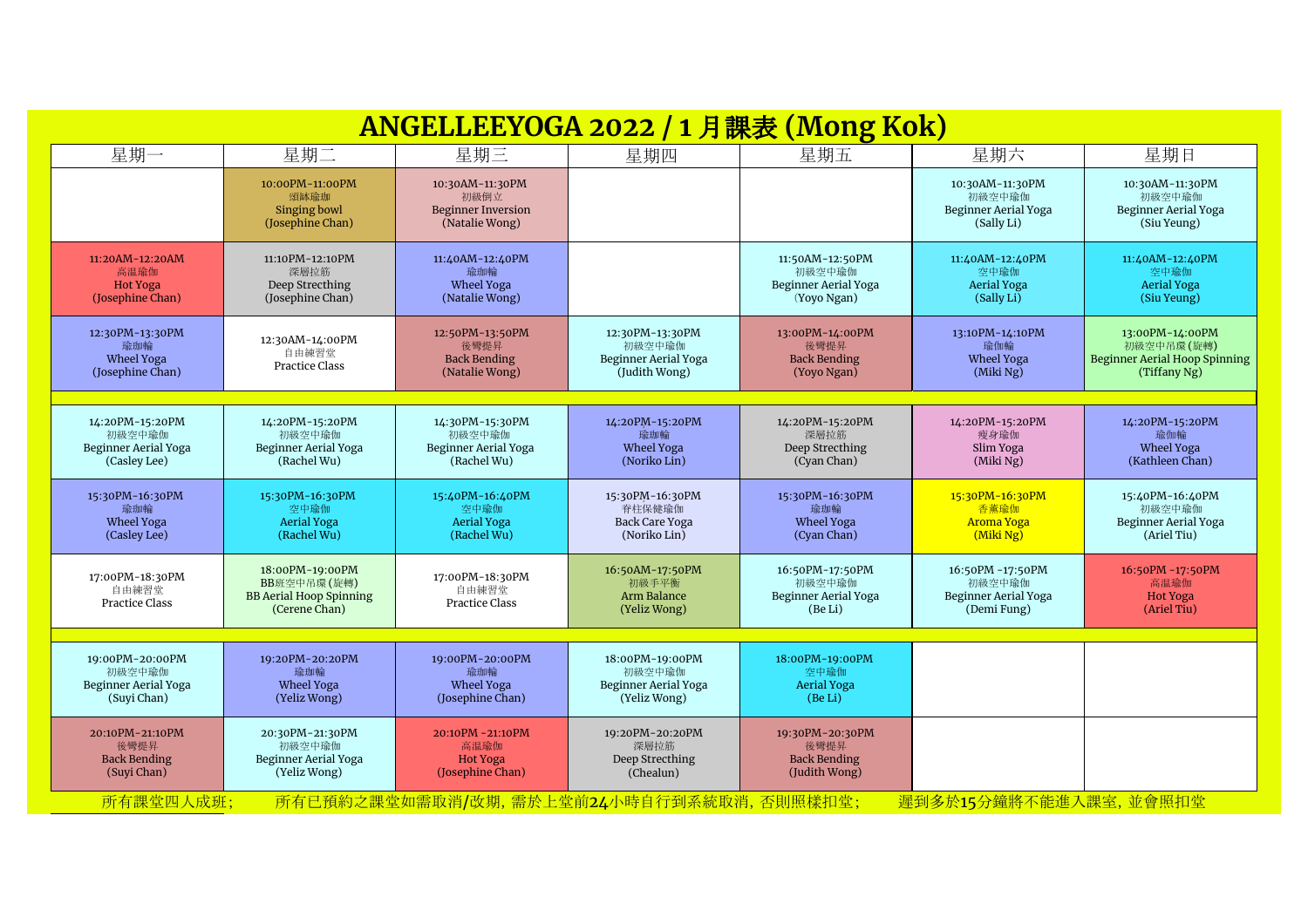| ANGELLEEYOGA 2022 / 1 月課表 (Shek Mun)                              |                                                                              |                                                                                   |                                                                                |                                                                               |                                                                                                                                  |                                                                        |  |  |
|-------------------------------------------------------------------|------------------------------------------------------------------------------|-----------------------------------------------------------------------------------|--------------------------------------------------------------------------------|-------------------------------------------------------------------------------|----------------------------------------------------------------------------------------------------------------------------------|------------------------------------------------------------------------|--|--|
| 星期一                                                               | 星期二                                                                          | 星期三                                                                               | 星期四                                                                            | 星期五                                                                           | 星期六                                                                                                                              | 星期日                                                                    |  |  |
| 11:00PM-12:00PM<br>流瑜伽<br>Vinyasa Yoga<br>(Casley Lee)            | 10:00AM-11:00AM<br>初級空中瑜伽<br>Beginner Aerial Yoga<br>(June Ko)               | 11:40PM-12:40PM<br>流瑜伽<br>Vinyasa Yoga<br>(Angel Lee)                             |                                                                                | 11:00AM-12:00PM<br>空中瑜伽<br><b>Aerial Yoga</b><br>(Ariel Tiu)                  | 10:00AM-11:00AM<br>初級空中瑜伽<br>Beginner Aerial Yoga<br>(Jacqueline Ho)                                                             | 10:00AM-11:00AM<br>初級空中瑜伽<br>Beginner Aerial Yoga<br>(Alice Law)       |  |  |
| 12:20PM-13:20PM<br>初級空中瑜伽<br>Beginner Aerial Yoga<br>(Suki Chan)  | 11:20AM-12:10PM<br>空中瑜伽<br><b>Aerial Yoga</b><br>(lune Ko)                   | 13:00PM-14:00PM<br>瑜伽輪<br>Wheel Yoga<br>(Angel Lee)                               | 13:10PM-14:10PM<br>BB班空中吊環(旋轉)<br><b>BB Aerial Hoop Spinning</b><br>(Zoie Hui) | 12:30PM-13:30PM<br>初級空中瑜伽 (旋轉)<br>Beginner Aerial Yoga Spinning<br>(Zoie Hui) | 11:10AM-12:10PM<br>瑜伽輪<br>Wheel Yoga<br>(Jacqueline Ho)                                                                          | $11:10AM - 12:10AM$<br>空中瑜伽<br><b>Aerial Yoga</b><br>(Alice Law)       |  |  |
| 14:00PM-15:00PM<br>瑜伽輪<br>Wheel Yoga<br>(Karen Tsao)              | 13:00PM-14:30PM<br>自由練習堂<br><b>Practice Class</b>                            | 14:10PM-15:10PM<br>初級空中瑜伽<br>Beginner Aerial Yoga<br>(Angel Lee)                  | 15:00PM-16:00PM<br>初級空中瑜伽<br>Beginner Aerial Yoga<br>(Jacqueline Ho)           | 13:40PM-14:40PM<br>空中瑜伽(旋轉)<br><b>Aerial Yoga Spinning</b><br>(Zoie Hui)      | 12:20PM-13:20PM<br>初級倒立<br><b>Beginner Inversion</b><br>(Jacqueline Ho)                                                          | 12:30AM-13:30PM<br>香薰瑜伽<br><b>Aroma Yoga</b><br>(Hana Po)              |  |  |
| 15:10PM-16:10PM<br>初級空中瑜伽<br>Beginner Aerial Yoga<br>(Karen Tsao) | 16:00PM-17:00PM<br>初級空中瑜伽<br>Beginner Aerial Yoga<br>(Judith Wong)           | 15:20PM-16:50PM<br>自由練習堂<br><b>Practice Class</b>                                 | 16:10PM-17:10PM<br>瑜伽輪<br>Wheel Yoga<br>(Jacqueline Ho)                        | 15:10PM-16:40PM<br>自由練習堂<br>Practice Class                                    | 13:40PM-14:40PM<br>初級空中瑜伽 (旋轉)<br>Beginner Aerial Yoga Spinning<br>(Zoie Hui)                                                    | 13:40AM-14:40PM<br>瑜伽輪<br>Wheel Yoga<br>(Hana Po)                      |  |  |
| 16:20PM-17:50PM<br>自由練習堂<br><b>Practice Class</b>                 | 17:10PM-18:10PM<br>瑜伽輪<br>Wheel Yoga<br>(Judith Wong)                        | 17:10PM-18:10PM<br>BB班空中吊環(旋轉)<br><b>BB Aerial Hoop Spinning</b><br>(Cerene Chan) | 18:10PM-19:10PM<br>哈達瑜伽<br>Hatha Yoga<br>(Jacqueline Ho)                       | 18:00PM-19:00PM<br>開髓瑜伽<br>Open Hip<br>(lune Ko)                              | 15:00PM-16:00PM<br>初級空中吊環(旋轉)<br><b>Beginner Aerial Hoop Spinning</b><br>(Zoie Hui)                                              | 15:00PM-16:00PM<br>初級空中瑜伽<br><b>Beginner Aerial Yoga</b><br>(Sally Li) |  |  |
|                                                                   |                                                                              |                                                                                   |                                                                                |                                                                               |                                                                                                                                  |                                                                        |  |  |
| 18:00PM-19:00PM<br>哈達瑜伽<br>Hatha Yoga<br>(Judith Wong)            | 19:00PM-20:00PM<br>初級空中瑜伽 (旋轉)<br>Beginner Aerial Yoga Spinning<br>(June Ko) | 19:00PM-20:00PM<br>深層拉筋<br>Deep Stretching<br>(Vivian Yau)                        | 19:20PM-20:20PM<br>空中瑜伽<br><b>Aerial Yoga</b><br>(Jacqueline Ho)               | 19:10PM-20:10PM<br>初級空中瑜伽<br>Beginner Aerial Yoga<br>(lune Ko)                | 16:20PM-17:20PM<br>深層拉筋<br>Deep Stretching<br>(Suki Chan)                                                                        | 16:30PM-17:30PM<br>Silk (All level)<br>(Oak)                           |  |  |
| 19:10PM-20:10PM<br>空中瑜伽<br><b>Aerial Yoga</b><br>(Judith Wong)    | 20:20PM-21:20PM<br>初級空中瑜伽<br>Beginner Aerial Yoga<br>(June Ko)               | 20:20PM-21:20PM<br>Silk (All level)<br>(Vivian Yau)                               | 20:30PM-21:30PM<br>瑜伽輪<br>Wheel Yoga<br>(Jacqueline Ho)                        | 20:30PM-21:30PM<br>初級空中瑜伽 (旋轉)<br>Beginner Aerial Yoga Spinning<br>(June Ko)  | - 以下日子本中心因活動而有更改, 請會員留意:<br>$-1, 8, 15/1 - SM$ 1615-1815 - Aerial Straps 10Hours Workshop<br>-不便之處, 敬請見諒<br>*單館套票的會員可預約當天其他分館之課堂 |                                                                        |  |  |
| 所有課堂四人成班;                                                         |                                                                              |                                                                                   | 所有已預約之課堂如需取消/改期,需於上堂前24小時自行到系統取消,否則照樣扣堂;                                       |                                                                               | 遲到多於15分鐘將不能進入課室,並會照扣堂                                                                                                            |                                                                        |  |  |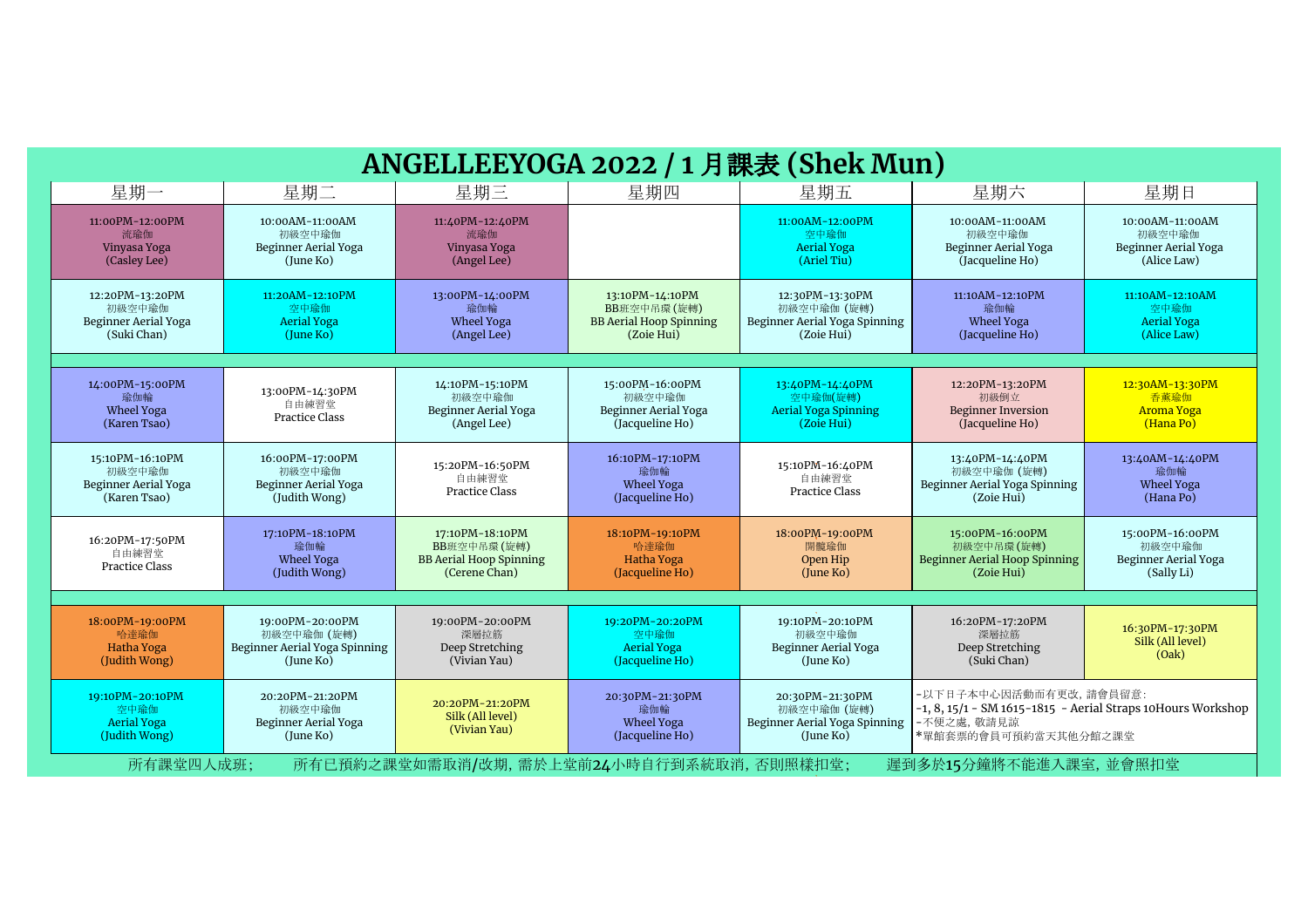|                                                                        |                                                                         | ANGELLEEYOGA 2022 / 1月課表 (Tsim Sha Tsui)                                            |                                                                            |                                                                       |                                                                  |                                                                   |
|------------------------------------------------------------------------|-------------------------------------------------------------------------|-------------------------------------------------------------------------------------|----------------------------------------------------------------------------|-----------------------------------------------------------------------|------------------------------------------------------------------|-------------------------------------------------------------------|
| 星期一                                                                    | 星期二                                                                     | 星期三                                                                                 | 星期四                                                                        | 星期五                                                                   | 星期六                                                              | 星期日                                                               |
| 11:00PM-12:00PM<br>私人班<br>Private Class                                | 10:00AM-11:00AM<br>初級空中瑜伽<br><b>Beginner Aerial Yoga</b><br>(Rachel Wu) | 10:30AM-11:30AM<br>初級空中瑜伽<br>Beginner Aerial Yoga<br>(Jacqueline Ho)                | 12:10PM-13:10PM<br>初級空中吊環<br><b>Beginner Aerial Hoop</b><br>(Siumi Cheung) | 11:00PM-12:00PM<br>私人班<br>Private Class                               | 10:00AM-11:00AM<br>深層拉筋<br>Deep Stretching<br>(Toe Kwok)         | 09:50AM-10:50AM<br>開髖瑜伽<br>Open Hip<br>(Suyi Chan)                |
| 12:20AM-13:20PM<br>深層拉筋<br>Deep Stretching<br>(Amanda Ma)              | 11:10AM-12:10PM<br>空中瑜伽<br>Aerial Yoga<br>(Rachel Wu)                   | 11:40AM-12:40PM<br>瑜伽輪<br>Wheel Yoga<br>(Jacqueline Ho)                             | 13:30PM-14:30PM<br>初級空中瑜伽<br>Beginner Aerial Yoga<br>(Suki Chan)           | 12:40PM-13:40PM<br>後彎提昇<br><b>Back Bending</b><br>(Zenia Au Yeung)    | 11:10AM-12:10PM<br>空中瑜伽<br><b>Aerial Yoga</b><br>(Alice Law)     | 11:00AM-12:00PM<br>後彎提昇<br><b>Back Bending</b><br>(Suyi Chan)     |
| 13:30PM-15:00PM<br>自由練習堂<br><b>Practice Class</b>                      | 12:20PM-13:20PM<br>初級空中瑜伽<br><b>Beginner Aerial Yoga</b><br>(Rachel Wu) | 13:00PM-14:00PM<br>私人班<br>Private Class                                             | 14:40PM-15:40PM<br>深層拉筋<br>Deep Stretching<br>(Suki Chan)                  | 13:50PM-14:50PM<br>初級空中瑜伽<br>Beginner Aerial Yoga<br>(Zenia Au Yeung) | 12:20PM-13:20PM<br>初級空中瑜伽<br>Beginner Aerial Yoga<br>(Alice Law) | 12:10PM-13:10PM<br>初級空中瑜伽<br>Beginner Aerial Yoga<br>(Suyi Chan)  |
| 15:40PM-16:40PM<br>瑜伽輪<br>Wheel Yoga<br>(Yeliz Wong)                   | 15:00PM-16:00PM<br>瑜伽輪<br>Wheel Yoga<br>(Karen Tsao)                    | 14:30AM-15:30PM<br>初級空中吊環(旋轉)<br><b>Beginner Aerial Hoop Spinning</b><br>(Zoie Hui) | 16:10PM-17:10PM<br>初級倒立<br><b>Beginner Inversion</b><br>(Natalie Wong)     | 15:20PM-16:20PM<br>深層拉筋<br>Deep Stretching<br>(Chealun)               | 13:50PM-14:50PM<br>瑜伽輪<br>Wheel Yoga<br>(Natalie Wong)           | 14:10PM-15:10PM<br>瑜伽輪<br>Wheel Yoga<br>(Yeliz Wong)              |
| 16:50PM-17:50PM<br>初級空中瑜伽<br>Beginner Aerial Yoga<br>(Yeliz Wong)      | 16:10PM-17:10PM<br>深層拉筋<br>Deep Stretching<br>(Karen Tsao)              | 15:50PM-16:50PM<br>初級空中瑜伽<br>Beginner Aerial Yoga<br>(Zoie Hui)                     | 17:20PM-18:20PM<br>後彎提昇<br><b>Back Bending</b><br>(Natalie Wong)           | 16:30PM-17:30PM<br>瘦身瑜珈<br>Slim Yoga<br>(Chealun)                     | 15:00PM-16:00PM<br>後彎提昇<br><b>Back Bending</b><br>(Natalie Wong) | 15:20PM-16:20PM<br>初級空中瑜伽<br>Beginner Aerial Yoga<br>(Yeliz Wong) |
| 18:40PM-19:40PM<br>後彎提昇<br><b>Back Bending</b><br>(Natalie Wong)       | 17:30PM-18:30PM<br>空中瑜伽<br><b>Aerial Yoga</b><br>(Rachel Wu)            | 18:00PM-19:00PM<br>瑜珈輪<br>Wheel Yoga<br>(Yeliz Wong)                                | 18:30PM-19:30PM<br>瑜伽輪<br><b>Wheel Yoga</b><br>(Natalie Wong)              | 17:50PM-18:50PM<br>高温瑜伽<br><b>Hot Yoga</b><br>(Bear Kung)             | 16:30PM-17:30PM<br>初級空中瑜伽<br>Beginner Aerial Yoga<br>(Bear Kung) | 16:30PM-17:30PM<br>空中瑜伽<br>Aerial Yoga<br>(Yeliz Wong)            |
| 19:50PM-20:50PM<br>初級倒立<br><b>Beginner Inversion</b><br>(Natalie Wong) | 18:40PM-19:40PM<br>初級空中瑜伽<br>Beginner Aerial Yoga<br>(Rachel Wu)        | 19:10PM-20:10PM<br>初級空中瑜伽<br>Beginner Aerial Yoga<br>(Yeliz Wong)                   | 19:40PM-20:40PM<br>開髖瑜伽<br>Open Hip<br>(Suyi Chan)                         | 19:00PM-20:00PM<br>空中瑜伽<br><b>Aerial Yoga</b><br>(Angel Lee)          |                                                                  |                                                                   |
| 21:00PM-22:00PM<br>瑜珈輪<br>Wheel Yoga<br>(Natalie Wong)                 | 19:50PM-20:50PM<br>瑜珈輪<br>Wheel Yoga<br>(Rachel Wu)                     | 20:20PM-21:20PM<br>後彎提昇<br><b>Back Bending</b><br>(Yeliz Wong)                      | 20:50PM-21:50PM<br>空中瑜伽<br><b>Aerial Yoga</b><br>(Suyi Chan)               | 20:20PM-21:20PM<br>初級空中瑜伽<br>Beginner Aerial Yoga<br>(Angel Lee)      |                                                                  |                                                                   |